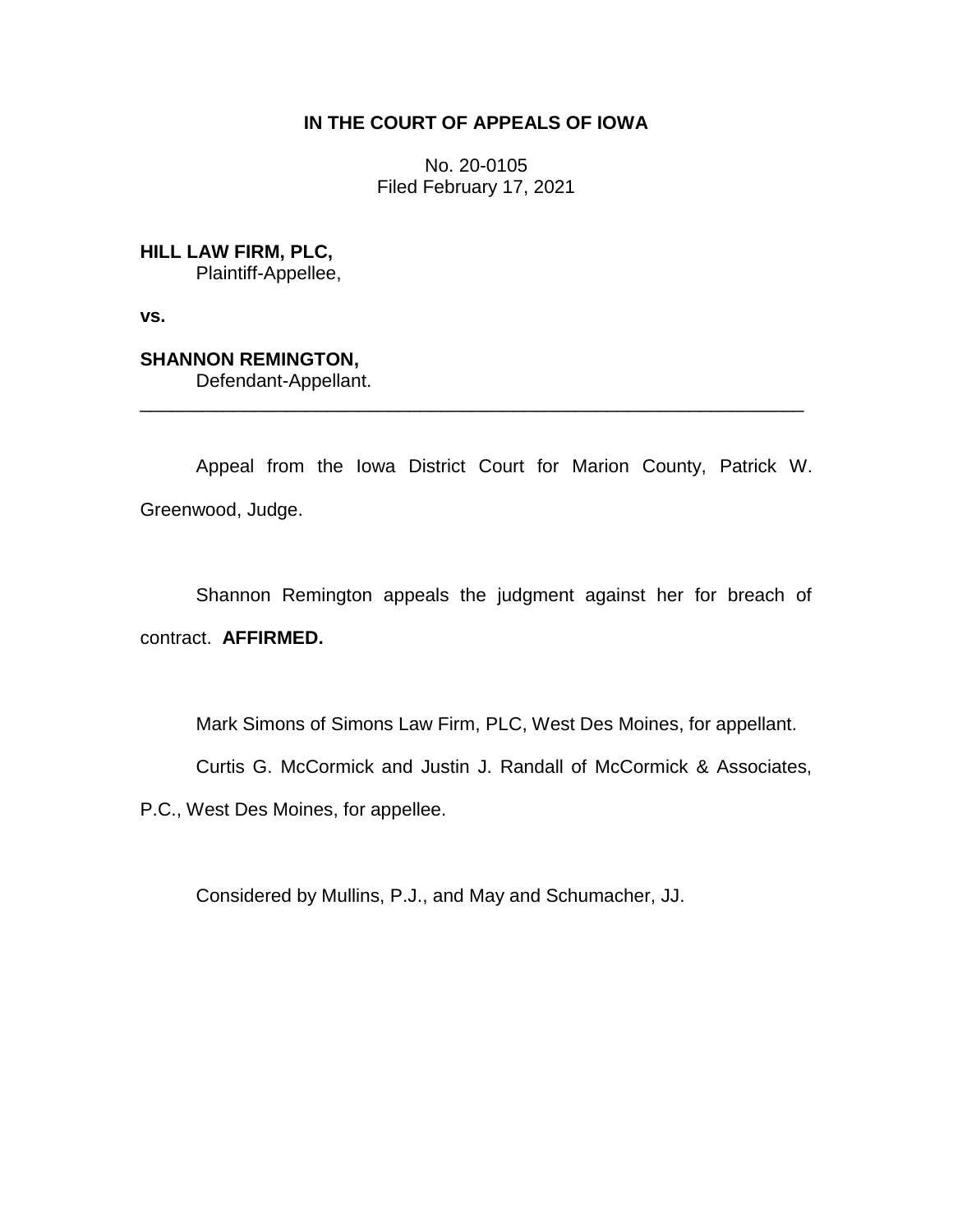## **MAY, Judge.**

Shannon Remington appeals the judgment against her for breach of contract. We affirm.

Hill Law Firm (Hill) brought this action against Remington to recover an outstanding balance, which Remington incurred while Hill represented her in a number of legal matters. To prevail on its claim, Hill had to prove: (1) a contract existed; (2) the contract's terms; (3) Hill performed as required; (4) Remington breached the contract in some way; and (5) Hill suffered damages as a result Remington's breach. *See Iowa Mortg. Ctr., L.L.C. v. Baccam*, 841 N.W.2d 107, 110–11 (Iowa 2013); *Anderson v. Douglas & Lomason Co.*, 540 N.W.2d 277, 283 (Iowa 1995) ("As with any contract, the party who seeks recovery . . . has the burden to prove the existence of a contract."). The district court determined Hill established a contract, its terms, Hill's performance, and Remington's breach. The court concluded Remington owed Hill \$9468.78 in damages for legal services performed. Remington appeals.

We review a breach of contract action for correction of errors at law. *Iowa Mortg. Ctr.*, 841 N.W.2d at 110. We will affirm if substantial evidence supports the district court's findings of fact. *Id.* But we are not bound by the court's conclusions of law or application of legal principles. *Id.*

Remington does not challenge the existence of a contractual relationship. Instead, she claims Hill breached the contract because Hill's charges were excessive and Hill stopped sending her periodic invoices.

As for Hill's charges, the district court noted Remington made several installment payments upon receipt of invoices from Hill that clearly identified a